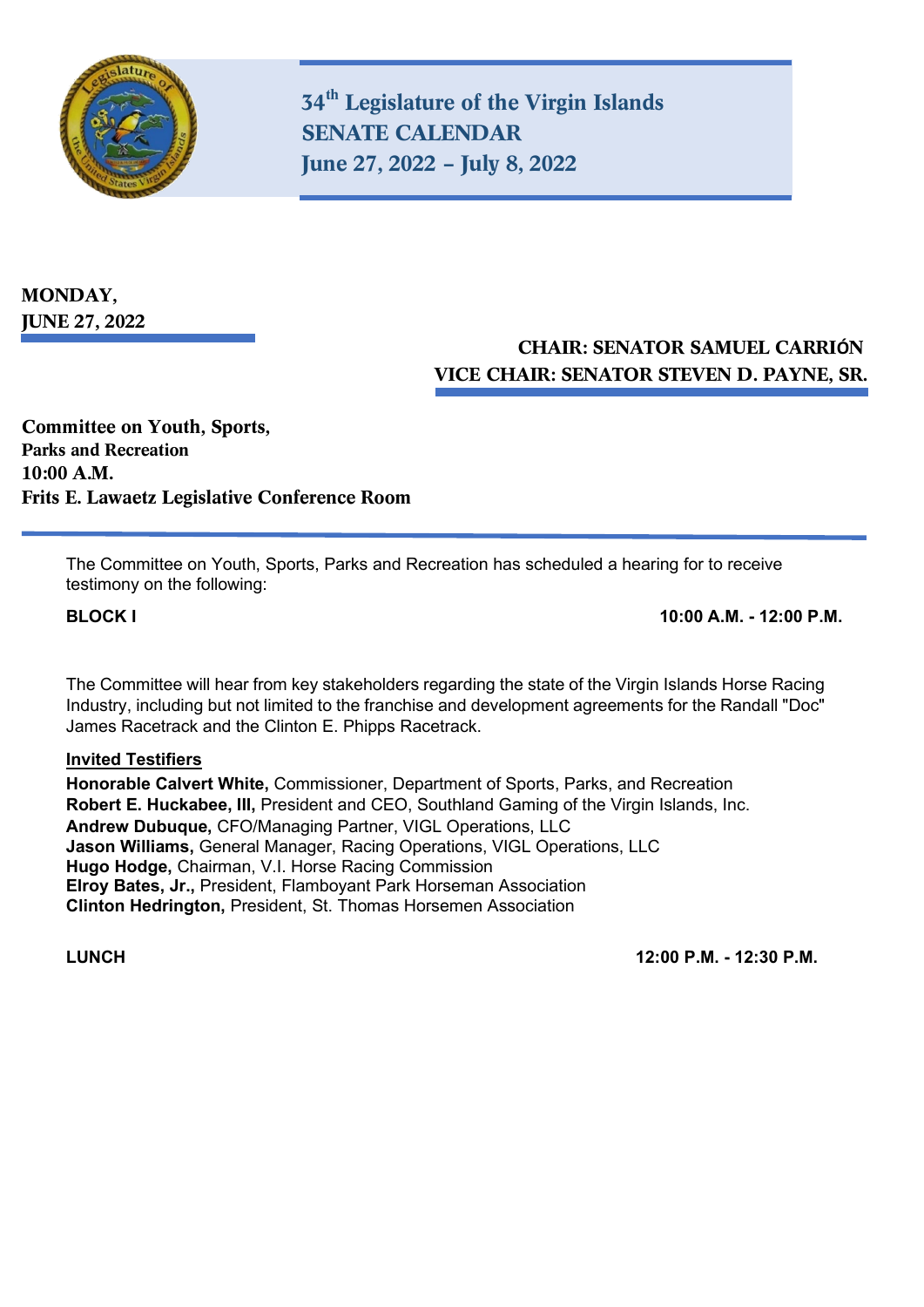**Bill No. [34-0267](https://www.legvi.org/billtracking/ShowPDF.aspx?num=34-0267&type=Bill)** An Act amending the Virgin Islands Code, title 3, chapter 18, section 302 relating the duties of the Department of Sports, Parks, and Recreation to include the duty to develop neighborhood parks or recreation areas primarily designed to provide facilities for team, recreational or individual sports; amending title 3, chapter 22, section 401 to direct the Department to identify, supervise, administer, manage, regulate and control all sites within the Territorial Parks System: amending title 32, chapter 2 to establish the Division of Territorial Parks and Protected Areas within the Department of Planning and Natural Resources to establish and maintain a Territorial Parks System; amending title 33, chapter 111 to establish in the Treasury of the Virgin Islands The Territorial Parks System Revolving Fund and the Recreational Parks Revolving Fund; repealing title 3, section 308, title 32, chapter 4; and for other related purposes

#### **Invited Testifiers**

**The Honorable Calvert White**, Commissioner, Department of Sports, Parks, and Recreation **The Honorable Jean-Pierre L. Oriol**, Commissioner, Department of Planning and Natural Resources

**TUESDAY, JUNE 28, 2022** 

### **CHAIR: SENATOR KURT A. VIALET VICE CHAIR: SENATOR DONNA A. FRETT-GREGORY**

**Committee on Finance 9:00 A.M. Frits E. Lawaetz Legislative Conference Room**

> The Committee on Finance will receive testimony on the proposed Fiscal Year 2023 Executive Budget for the Government of the Virgin Islands of the United States.

| 9:00 A.M.  | <b>Virgin Islands Public Television</b>                                           |  |
|------------|-----------------------------------------------------------------------------------|--|
|            | <b>Tanya-Marie Singh, Executive Director</b>                                      |  |
| 12:00 P.M. | <b>LUNCH</b>                                                                      |  |
| 12:30 P.M. | Virgin Islands Territorial Emergency Management Agency<br>Daryl Jaschen, Director |  |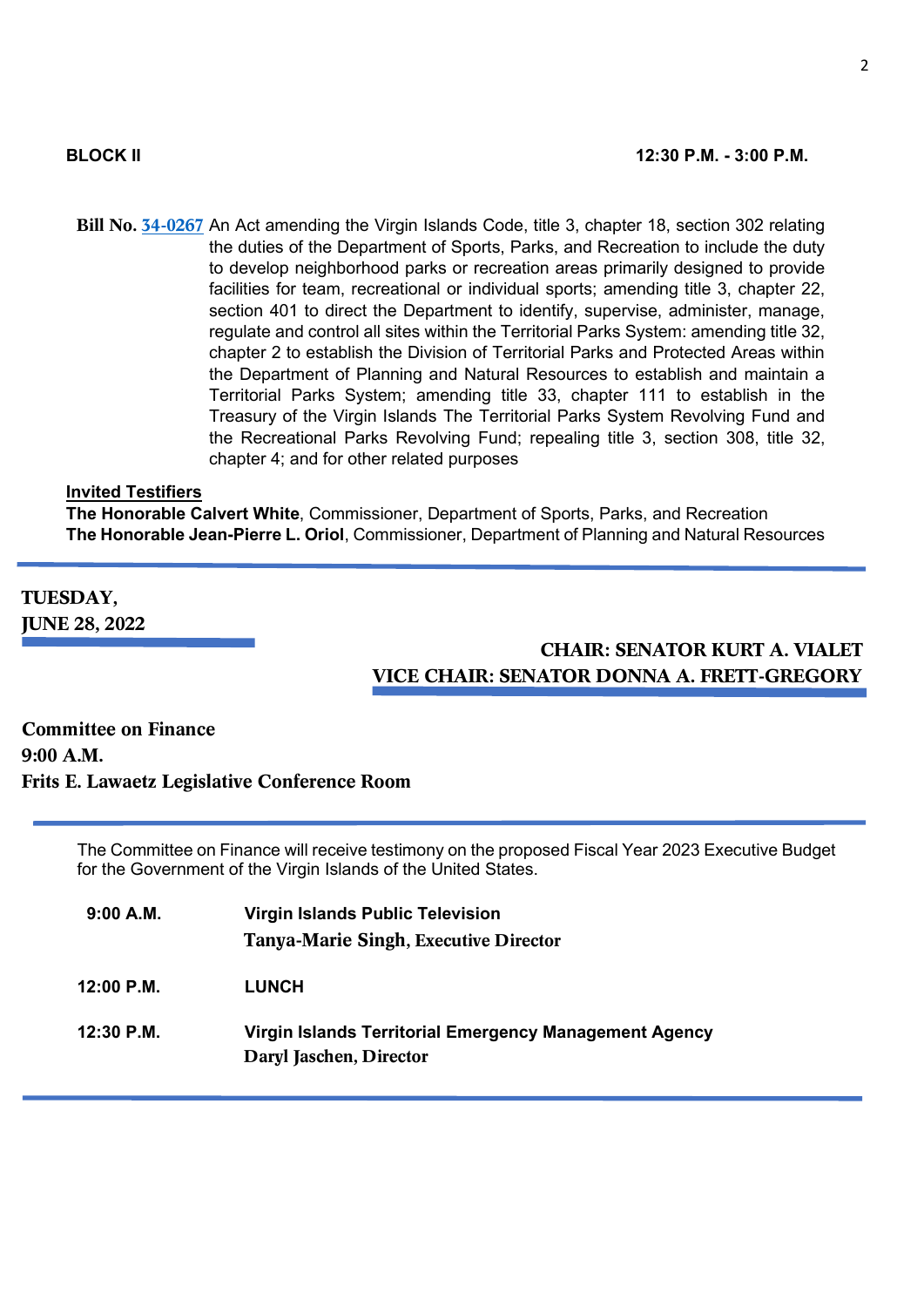### **CHAIR: SENATOR NOVELLE E. FRANCIS, JR. VICE CHAIR: SENATOR MARVIN A. BLYDEN**

**Committee on Health, Hospitals and Human Services 12:00 P.M. Frits E. Lawaetz Legislative Conference Room**

The Committee on Health, Hospitals & Human Services has scheduled a hearing to receive testimony on the following:

**BR 21-0244** A bill amending, restructuring, reclassifying and adopting the first comprehensive Virgin Islands Behavioral Health Act that addresses services and interdepartmental coordination of agencies and organizations to provide a structure of support to individuals throughout the Virgin Islands who suffer from behavioral health challenges and establishes community behavioral health services, as well as provides for the first comprehensive public behavioral health facility to treat individuals voluntarily and involuntarily who face behavioral health challenges

#### **Invited Testifiers:**

**The Honorable Justa E. Encarnacion,** Commissioner, Virgin Islands Department of Health **The Honorable Denise N. George, Esq.,** Attorney General of the US Virgin Islands **The Honorable Ray A. Martinez,** Commissioner, Virgin Islands Police Department **Sheryl Pogson,** President, National Alliance on Mental Illness (NAMI) **Lori Thompson, PhD,** Psychologist, Insight Psychological Services, LLC **Tina Comissiong, Esq.,** Chief Executive Officer, Schneider Regional Medical Center **Christopher E. Finch,** Chairman, Virgin Islands Government Health and Hospital Corporation **Wynnie Testamark,** Director, Virgin Islands Bureau of Corrections **Samuel Joseph, Esq.,** Chief Public Defender, Office of the Territorial Public Defender **Alisha Udhwani, Esq.,** President, VI Bar Association

# **THURSDAY,**

**JUNE 30, 2022**

 **OFFICE OF THE SENATE PRESIDENT**

**Reserved**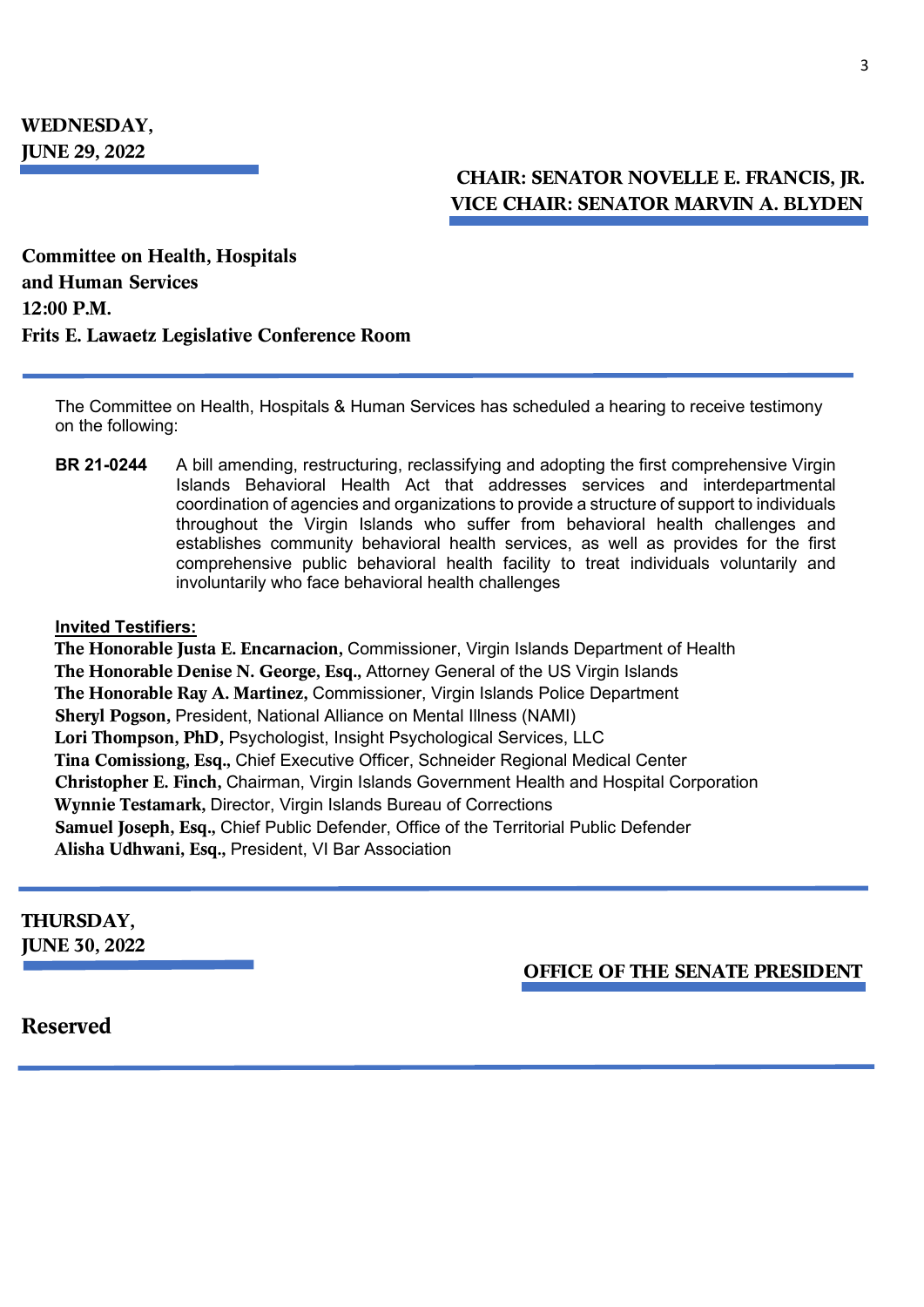**Earle B. Ottley Legislative Hall**

## **CONSTITUENT MEETINGS AND OFFICE WORK**

| <b>Reserved</b>                                                   |                                                                                    |
|-------------------------------------------------------------------|------------------------------------------------------------------------------------|
| MONDAY,<br><b>JULY 4, 2022</b>                                    | <b>Independence Day</b>                                                            |
| Holiday                                                           |                                                                                    |
| TUESDAY,<br><b>JULY 5, 2022</b>                                   |                                                                                    |
| <b>Reserved</b>                                                   | <b>CONSTITUENT MEETINGS AND OFFICE WORK</b>                                        |
| WEDNESDAY,<br><b>JULY 6, 2022</b>                                 | <b>CHAIR: SENATOR KURT A. VIALET</b><br>VICE CHAIR: SENATOR DONNA A. FRETT-GREGORY |
| <b>Committee on Finance</b><br><b>Budget Hearing</b><br>9:00 A.M. |                                                                                    |